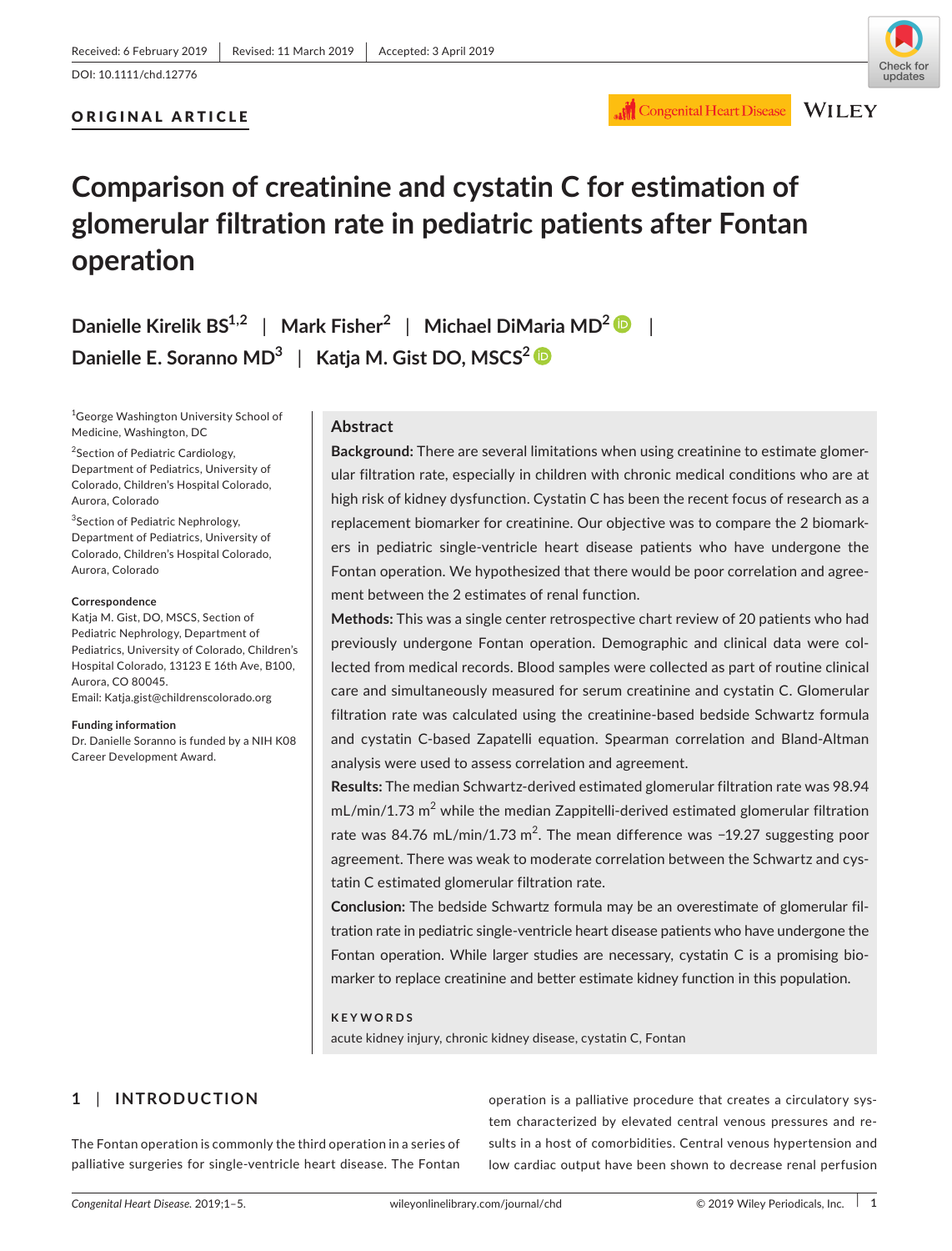**2 |**  KIRELIK et al.

in this cohort.<sup>1</sup> Cardiopulmonary bypass itself is a risk factor for acute kidney injury. As a result, acute kidney injury following the Fontan operation is a common occurrence, ranging from 42% to 52% of patients.<sup>1,2</sup> The presence of acute kidney injury following the Fontan procedure is associated with greatly increased morbidity, including prolonged mechanical ventilation and increased length of hospital stay. $^2$  Fontan survivors are also at increased risk for developing chronic kidney disease later on in life with a prevalence of up to 50% after 10 years.<sup>3</sup>

Exogenous agents such as inulin, Ethylenediaminetetraacetic acid, and iohexol are the gold standard for assessing glomerular filtration rate. These molecules are freely filtered through the glomerulus and are neither secreted nor reabsorbed.<sup>4</sup> While these ideal filtration markers are accurate, they are impractical for routine clinical use due to complexity and cost. Creatinine‐based estimates of renal function have several limitations. Serum creatinine is modulated by age, gender, medications, muscle mass, and hydration status.<sup>5</sup> These drawbacks have led to a recent search to identify alternative methods to assess renal function.

Cystatin C is a reversible protein inhibitor of cysteine proteases produced by all nucleated cells. It is considered to be an ideal marker to estimate glomerular filtration rate, as it is generated at a constant rate and almost exclusively renally eliminated without tubular secretion or reabsorption.<sup>6</sup> In addition, cystatin C does not appear to be affected by age, gender, body muscle mass, inflammatory state, or nutritional conditions.<sup>7</sup> Many studies have shown cystatin C is an earlier and more sensitive marker for acute kidney injury than serum creatinine. $8-12$  Cystatin C may be particularly more informative of renal function in Fontan patients because of their lower muscle mass. Limited to no data exists on the comparison of creatinine‐based estimated glomerular filtration rate and cystatin C estimated glomerular filtration rate in children with single-ventricle heart disease following the Fontan operation. The purpose of this study was to compare cystatin C‐derived estimated glomerular filtration rate and creatinine‐derived estimated glomerular filtration rate in pediatric single‐ventricle heart disease patients who have undergone the Fontan operation. We hypothesized that there would be poor correlation and agreement between the 2 measures of renal function.

## **2** | **MATERIALS AND METHODS**

We performed a retrospective chart review of outpatient children with single‐ventricle heart disease who had undergone Fontan palliation at Children's Hospital Colorado from July 2016 to June 2018. The study was approved by the University of Colorado Multiple Institutional Review Board with a waiver of informed consent.

All patients are seen annually at Fontan follow‐up clinic and undergo simultaneous testing of creatinine and cystatin C as well as a urinalysis with urine protein to creatinine ratio. Initially, these labs were only performed on patients with a prior episode of acute kidney injury, however, when there were abnormalities in creatinine in patients with no prior episodes, we began evaluating all patients given the known limitations of creatinine. Any patient with an abnormality in this testing (ie, presence of chronic kidney disease) is referred to nephrology for followup and a more comprehensive assessement. For this retrospective chart review, demographic and clinical data were collected from medical records and single‐ventricular function was abstracted from the report. Blood samples were collected as part of routine clinical care and measured for both serum creatinine and cystatin C. Serum creatinine was measured using the Vitros chemistry analyzer using the Vitros Creatinine slide method.13 Glomerular filtration rate was then calculated using the bedside Schwartz equation as follows.14

#### 0. 4*text*13× (height in centimeters/serum creatinine)

Cystatin C was measured using the latex‐enhanced immunoturbidometric assay. Glomerular filtration rate was the calculated using the Zappitelli Formula as follows.<sup>15</sup>

7 5. 
$$
9
$$
text4 ×  $(Cys C)^{-1.1$ text7

### **2.1** | **Statistical analysis**

Summary data for continuous variables is presented as median with interquartile range. Categorical variables were summarized as number with percent. Spearman correlation and Bland‐Altman analysis were used to assess correlation and agreement between the bedside Schwartz glomerular filtration rate and cystatin C glomerular filtration rate equations.

## **3** | **RESULTS**

Over the study period, 20 patients underwent simultaneous creatinine and cystatin C testing, which in the past year became part of routine surveillance in the Fontan follow‐up clinic. The median age was 9 years (interquartile range: 5.25‐12.5 years) and 50% were male. All patients had previously undergone the Fontan procedure at a median age of 3.09 years (interquartile range: 2.59‐3.91 years) (Table 1).

Most patients (*n* = 15%, 75%) had experienced at least 1 prior episode of acute kidney injury. Some patients experienced more than 1 episode of acute kidney injury. Of the 3 patients with acute kidney injury after the Fontan operation, only 1 patient had not had a prior acute kidney injury episode. The distribution of acute kidney injury episodes after each surgery is summarized in Table 2. The median Schwartz glomerular filtration rate was 98.94 mL/min/1.73  $m^2$ (interquartile range:  $90.85$ -116.46 mL/min/1.73 m<sup>2</sup>) and the median cystatin C glomerular filtration rate was 84.76 mL/min/1.73 m<sup>2</sup> (IQR: 65.86-98.82 mL/min/1.73 m<sup>2</sup>). There was weak to moderate linear correlation between the Schwartz and cystatin C glomerular filtration rate with (*r* = 0.48) (Figure 1). The Bland‐Altman plot is shown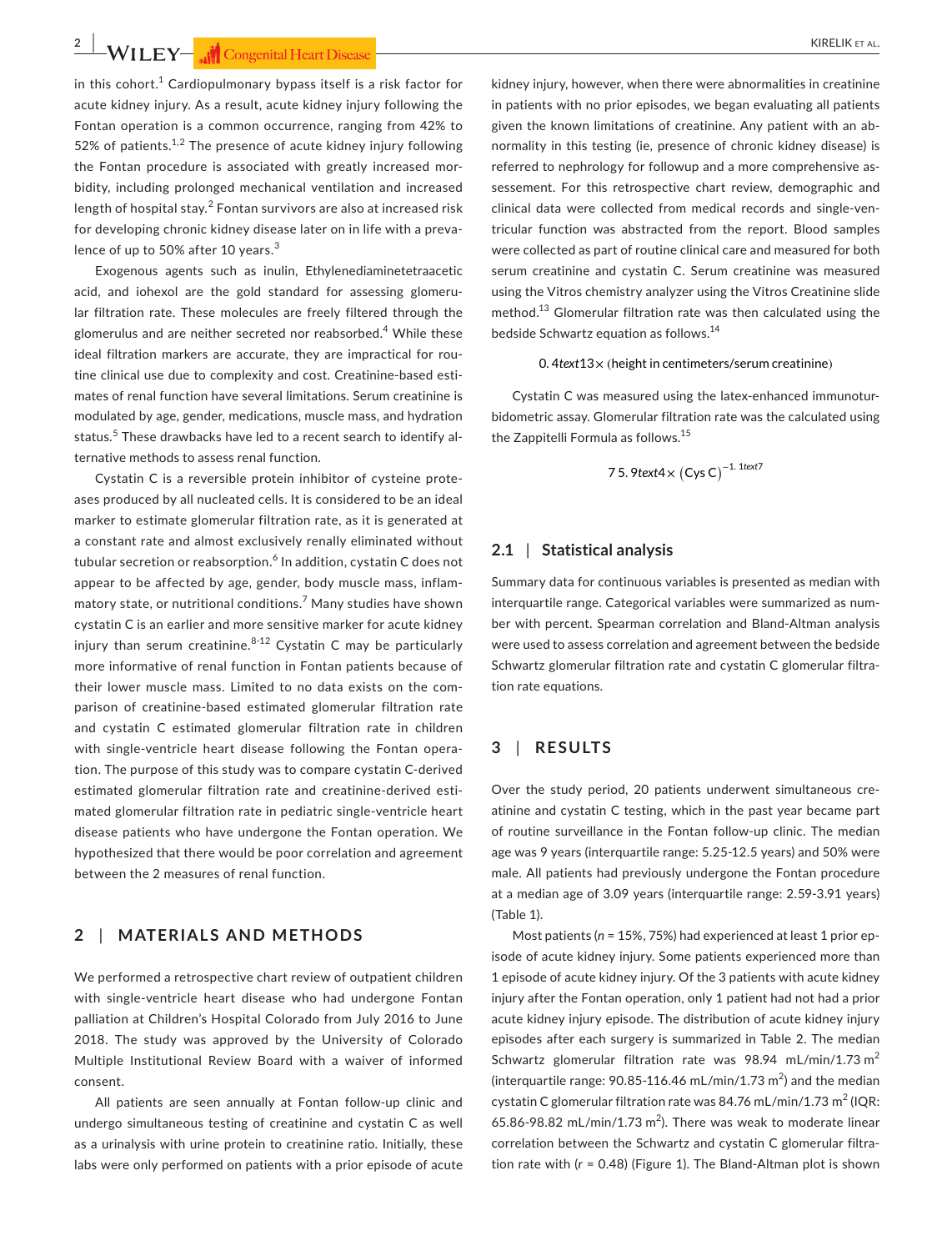TABLE 1 Fontan patient demographics and clinical characteristics

| Variable                                                                |                      |
|-------------------------------------------------------------------------|----------------------|
| Age at follow-up (years)                                                | $9(5.25-12.5)$       |
| Age at Fontan procedure (years)                                         | $3.09(2.59-3.91)$    |
| Sex (male)                                                              | 10 (50%)             |
| Weight (kg)                                                             | 27.95 (21.93-42.35)  |
| Height (cm)                                                             | 126.4 (109.7-151.62) |
| Systemic ventricle (left)                                               | 9(45%)               |
| Ventricular function                                                    |                      |
| Normal                                                                  | 17 (85%)             |
| Mildly reduced                                                          | 1 (5%)               |
| Moderate to severely reduced                                            | 2(10%)               |
| Prior acute kidney injury (yes)                                         | 15 (75%)             |
| Schwartz glomerular filtration rate (mL/<br>$min/1.73$ m <sup>2</sup> ) | 98.94 (90.85-116.46) |
| Cystatin C glomerular filtration rate (mL/<br>$min/1.73 m2$ )           | 84.76 (65.86-98.82)  |
| Nephrotoxic medications                                                 |                      |
| Aspirin                                                                 | 18 (90%)             |
| ACEI/ARB                                                                | 7 (35%)              |
| <b>Diuretics</b>                                                        | 5(25%)               |

*Note*. Variables are presented as median with interquartile range and categorical variables are presented as number (*n*) with percent (%). Abbreviation: ACEi, angiotensin converting enzyme inhibitor.

TABLE 2 Distribution of prior acute kidney injury episodes

|                                                        | Number (15) |
|--------------------------------------------------------|-------------|
| Total number of patients with AKI                      | 15 (78%)    |
| Number of patients with AKI post Norwood               | 10 (67%)    |
| Number of patients with AKI post Glenn                 | 6(40%)      |
| Number of patients with AKI post Fontan                | 3(20%)      |
| Number of patients with >1 episode of AKI <sup>a</sup> | 6(40%)      |

<sup>a</sup>In these patients, the Norwood was always the first episode.

in Figure 2 demonstrating the difference in the means between the creatinine estimated glomerular filtration rate and cystatin C estimated glomerular filtration rate. The mean difference was −19.27 (95% confidence interval: −71, 32) suggesting poor agreement between the 2 measures of estimated glomerular filtration rate.

## **4** | **DISCUSSION**

We compared the correlation and agreement of cystatin C and creatinine when used to estimate glomerular filtration rate in 20 children with single‐ventricle heart disease who have undergone Fontan operation. Limited data on the effect of the Fontan circulation on renal function and CKD exist. The Zappitelli equation utilizing



FIGURE 1 Comparison of Glomerular filtration rate estimates by the bedside Schwartz equation and the cystatin C Zappitelli equation

The cystatin C‐based estimating equation generally results in a lower estimated glomerular filtration rate.



FIGURE 2 Bland-Altman plot of the difference in estimated glomerular filtration rate by Schwartz and cystatin C compared to the mean of the 2 measurements

There is generally poor agreement between the 2 measures. The dotted lines represent the 95% confidence limits.

cystatin C generally resulted in a lower estimated glomerular filtration rate when compared to the creatinine‐based bedside Schwartz formula with poor agreement between the 2 biomarkers. The median Schwartz‐derived estimated glomerular filtration rate was 98.94 mL/min/1.73 m<sup>2</sup>, suggesting normal kidney function while the median Zappitelli‐derived estimated glomerular filtration rate was 84.76 mL/min/1.73  $m^2$  suggesting mild kidney dysfunction.

In children with chronic medical conditions, who are also high risk for kidney dysfunction, cystatin C‐based estimated glomerular filtration rate has proven to be more accurate compared to creatinine. Over 10 equations exist to estimate glomerular filtration rate in the pediatric population. Some use creatinine or cystatin C individually, while others use a combination of the 2 biomarkers. The most widely used equation is the creatinine-based bedside Schwartz equation.<sup>16</sup> While this equation has been shown to be a good estimate of glomerular filtration rate in children with chronic kidney disease, it is often an overestimate of glomerular filtration rate in other populations.<sup>16,17</sup>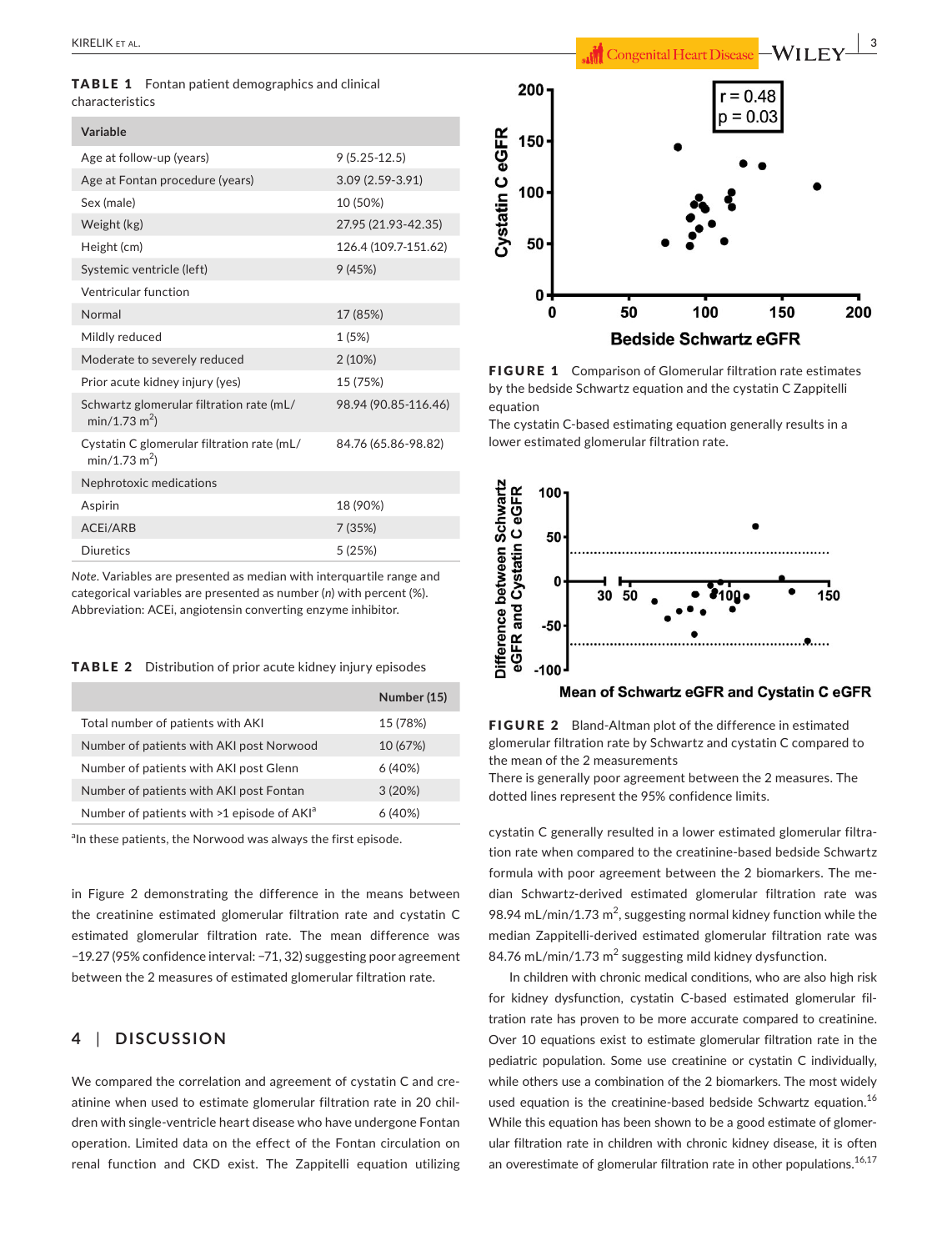**4 • WILEY— and Congenital Heart Disease** 

Equations including cystatin C have proven to be better estimates of glomerular filtration rate than creatinine alone.<sup>17,18</sup> A 2013 retrospective study by Nehus et al measured glomerular filtration rate with the gold standard, nuclear medicine, in 142 children and young adults who received an organ transplant or had a malignancy. Compared to the Nuclear medicine glomerular filtration rate gold standard, creatinine‐based equations significantly overestimated glomerular filtration rate in the cohort, while cystatin C-based equations were reasonably accurate.<sup>17</sup> These findings were attributed to the lower muscle mass in children of this cohort. Similar to the findings from Nehus et al, the Schwartz equation is likely an overestimate of kidney function in our cohort due to lower muscle mass and therefore lower levels of serum creatinine. Children who have received Fontan palliation tend to be shorter with significant lean muscle deficits compared to their peers later in life and thus cystatin C may be a better estimate of kidney function in children with chronic medical conditions as the serum levels are not affected by muscle mass.<sup>19</sup> While the findings in several studies detail the benefit of cystatin C, none of these studies specifically discuss patients following the Fontan procedure. $16-18$ 

Single ventricle heart disease patients are at an increased risk of acute kidney injury every time they undergo cardiopulmonary bypass surgery as well as chronic kidney disease later in life. A recent study by Hasson et al looked at a heterogeneous population of pediatric congenital heart disease patients undergoing multiple surgeries. In their cohort, odds of acute kidney injury after a third surgery was 2.4 times more likely if they had an acute kidney injury after either of the first 2 surgeries.<sup>20</sup> There is a high prevalence of chronic kidney disease in the adult Fontan population with over 50% of patients having reduced glomerular filtration rate or microalbuminuria. $^{21}$  Signs of early kidney dysfunction can be seen in younger Fontan children as well. A study by Sharma et al looking at children with a median age of 13, found that 10% of survivors post‐Fontan palliation had estimated glomerular filtration rate <90 and higher median parathyroid hormone levels compared to controls, indicating early chronic kidney disease. Similar to our study, they measured creatinine and cystatin C at a single point in time to estimate glomerular filtration rate. They found that although median serum creatinine concentration was slightly lower among Fontan subjects compared to controls, they had a higher median cystatin C level. $^{22}$ 

Several studies have shown that equations using cystatin C significantly improved the risk classification in patients with chronic kidney disease.18 Cystatin C equations strengthen the relationship between estimated glomerular filtration rate categories and risk of death from renal disease or cardiovascular causes.<sup>18</sup> A 2017 study by Opotowsky et al measured cystatin C, creatinine, and several urinary biomarkers in adult Fontan patients and measured time to first non‐elective cardiovascular hospitalization or death. They found an association between cystatin C‐based glomerular filtration rate and risk of adverse outcome. The same association with creatinine‐based glomerular filtration rate could not be made, suggesting cystatin C is a more informative biomarker in Fontan patients.<sup>23</sup>

These findings are important for management and risk stratification of children at high risk for acute kidney injury and chronic kidney

disease such as our cohort. Creatinine‐based estimated glomerular filtration rate may be falsely reassuring in children with low muscle mass, and inaccurately predict risk of adverse outcomes in future. Our study did not compare the formula‐based estimated glomerular filtration rates to a gold standard measurement that utilizes exogenous agents such as iohexol or inulin. Many patients are also on several chronic nephrotoxic medications including angiotensin converting enzyme inhibitors and aspirin. Chronic diuretics are also often used. In the setting of acute illness necessitating hospitalization, additional nephrotoxins are often added thereby increasing risk for acute kidney injury, which may be associated with substantial morbidity and mortality in the setting of pre‐existing chronic kidney disease. Adjunctive therapeutic drug monitoring in addition to creatinine and cystatin C‐ based measurements should be considered when possible.

There are several limitations in this study. First, this was a single center retrospective study. Second the study population was small, consisting of 20 patients, many with a single time point of creatinine and cystatin c measurement. Given the retrospective nature of this study, we were not able to include a comparison with the gold standard of glomerular filtration rate testing.

In conclusion, in single‐ventricle heart disease patients who have undergone Fontan operation there is poor agreement between the estimated glomerular filtration rates with the mean Zappitelli equation glomerular filtration rate being almost 20 mL/min/1.73  $m^2$ lower than the Schwartz-derived glomerular filtration rate. Larger studies in single‐ventricle congenital heart disease patients with a history of acute kidney injury and risk for chronic kidney disease that include routine surveillance of both creatinine, cystatin C, and invasive glomerular filtration rate testing are necessary.

#### **ACKNOWLEDGMENTS**

We would like to thank the multidisciplinary Fontan follow-up clinic for their assistance in performing surveillance testing in these patients.

#### **CONFLICT OF INTEREST**

Dr. Katja Gist is a consultant for BioPorto. None of the other authors have any conflicts to disclose.

#### **AUTHOR CONTRIBUTIONS**

*Collected data, wrote the manuscript:* Kirelik

*Collected data:* Fisher

*Wrote a portion of the manuscript, edited content:* DiMaria, Soranno *Supervised the 1st author in data collection, manuscript preparation and edited the manuscript for content:* Gist

#### **ORCID**

*Michael DiMaria* <https://orcid.org/0000-0003-0346-8517> *Katja M. Gist* <https://orcid.org/0000-0002-7427-670X>